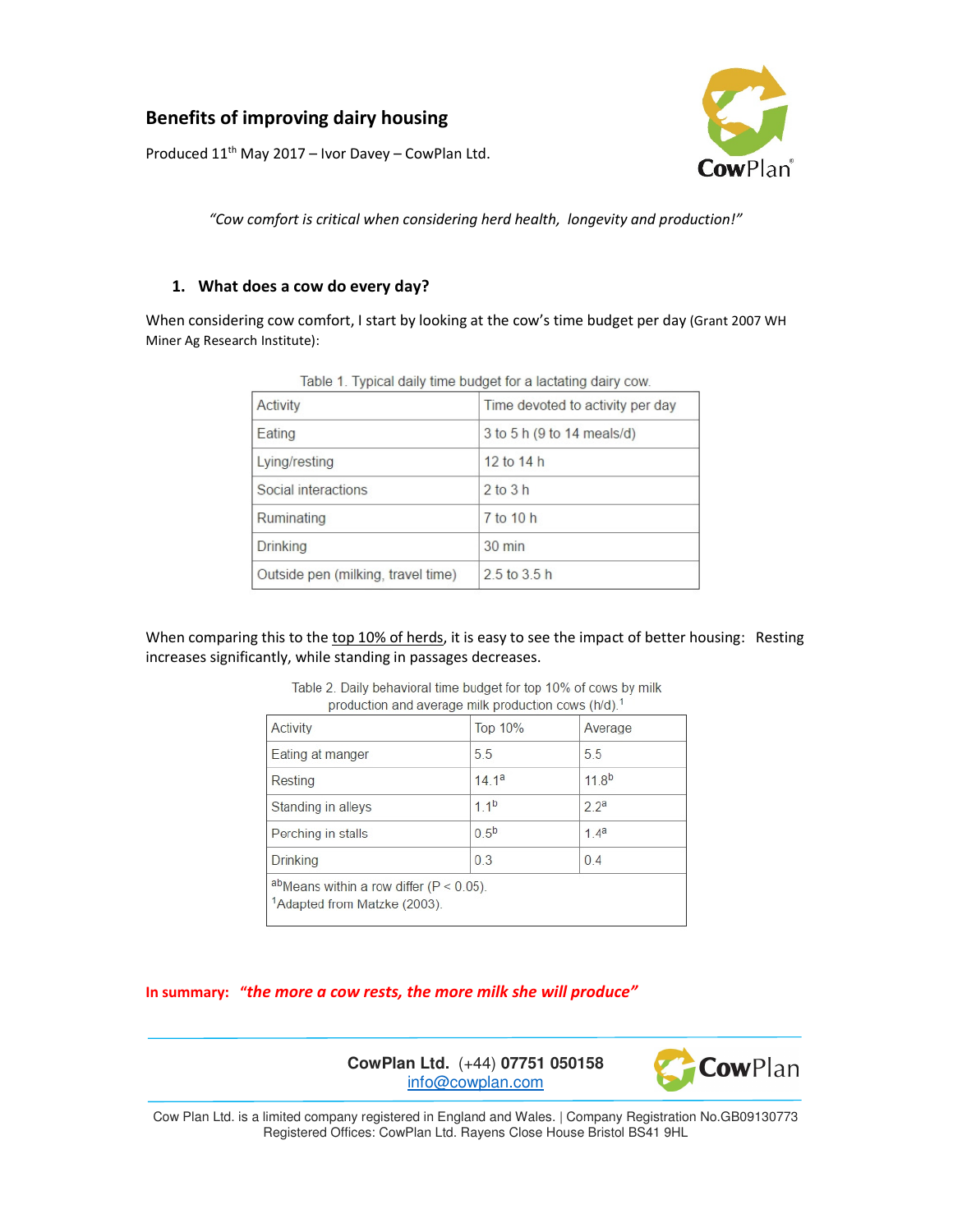

(Grant 2007 – Relationship between rest and production)

# **2. Impact on production**

Simply by improving the cow lying time, we can increase production. The modern, high health cubicle design and mattress, combined with improved bed length and overall space will expect to increase lying time from between 2 hours up to 6 hours per day more.

At 2 hours increase, this equates to 3.2litres of milk/cow/day (based on Grant 2007 figures).

Assuming average herd of 170 cows, this is 544 litres/day, so additional **198,560 litres/year**, simply through helping the cows rest easier and longer.

> **CowPlan Ltd.** (+44) **07751 050158** info@cowplan.com

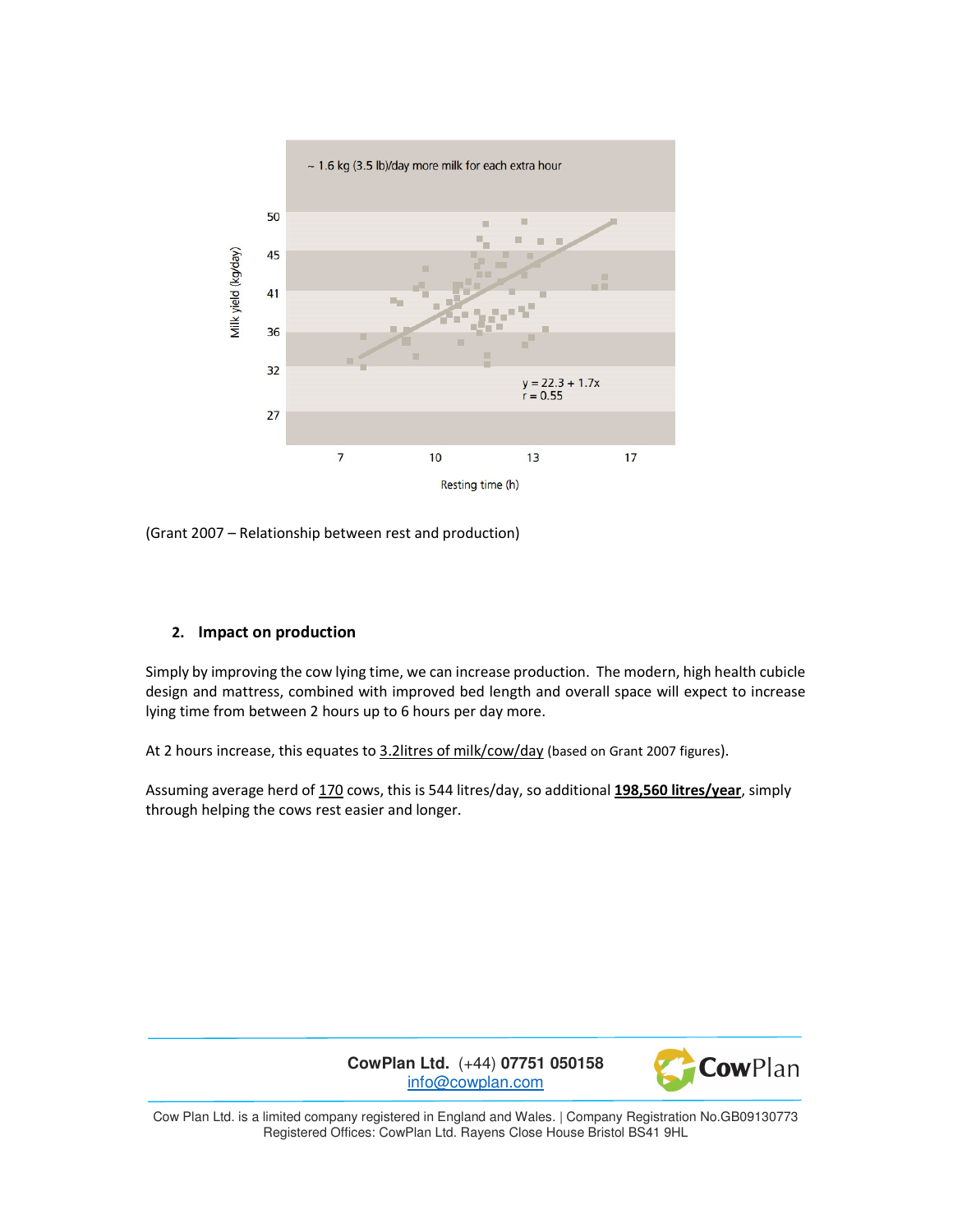# **3. Additional benefits on herd health**

Key facts and figures:

*If less than 9 hours and greater than 15 hours a day resting, a cow's risk of being culled increases by 67%* (Bécotte, 2014)

*Improving cubicles will help the cows get up and lye down easier. A cow should get up 10 to 15 times/day* (Krohn, C.C. & Munksgarrd, 1993). *If less than 6 times /day her risk of being culled increases by 102%* 

# **4. The new housing**

New cubicles proposed are Wilson Agriculture Cowcoons, which have flexible bottom sections. These have been approved by research at the University of Liverpool where they found significant reduction in vertebrae lesions, compared to metal cubicles.

The mattresses proposed be Pasture Mat mattresses, with a 30mm layer of high density foam above a rubber crumb base. The Pasture Mat is the market leader globally, with well over 3million under cows. They have been around for over 20 years, and continued improvements and additions have kept this mattress at the forefront in making cows comfortable globally.





Further information on what a cow requires, and how to access cow comfort will be found in Appendix 1, and at www.cowplan.com

**CowPlan Ltd.** (+44) **07751 050158** info@cowplan.com

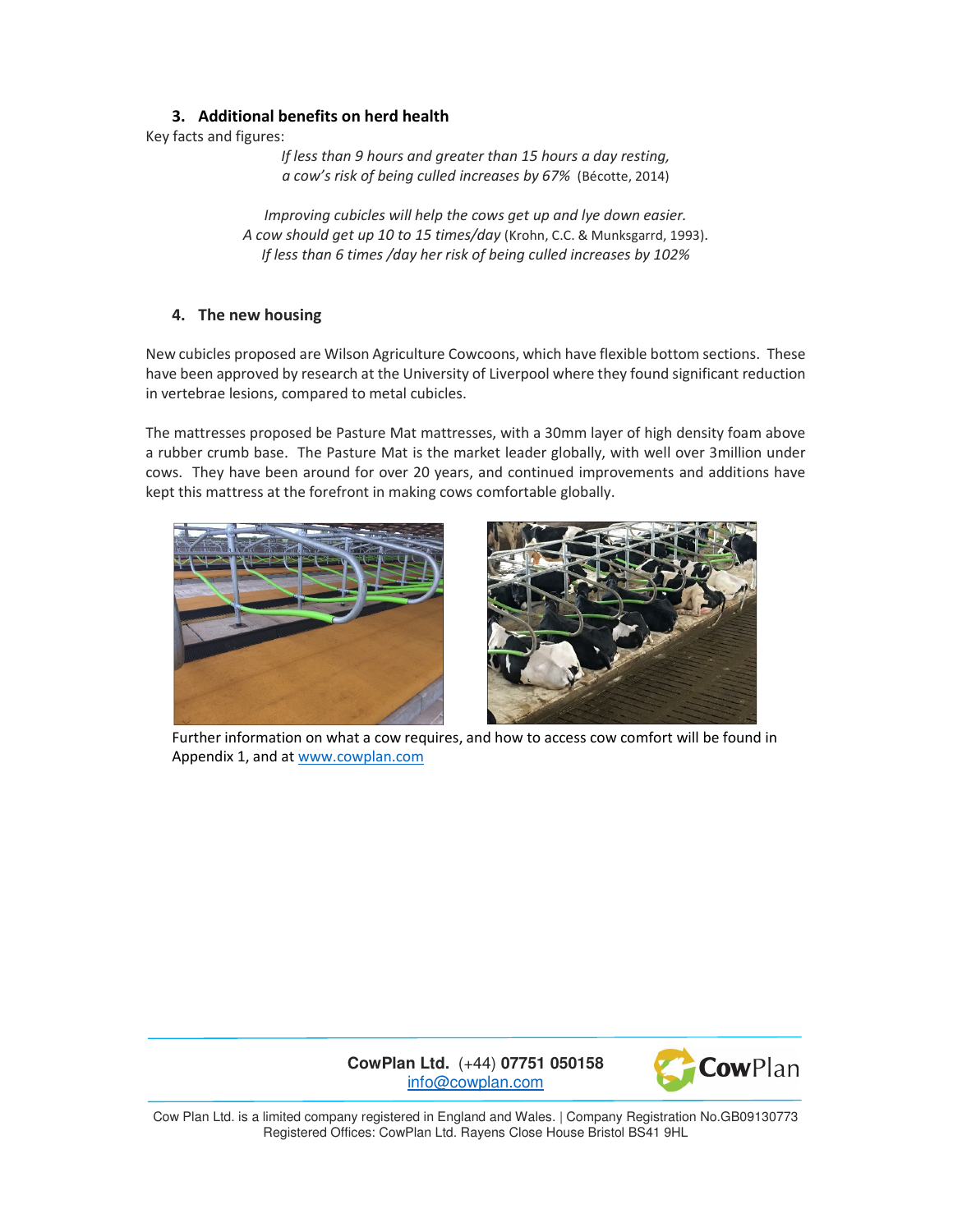### **Appendix 1 - General building considerations – applicable to all dairy units**

#### **Feed**

We need to ensure that there is enough feed space per animal. This means a minimum of 50cm per adult cow, and preferably, for dry cows, nearer 70cm per cow. For young stock this depends on age and size.

Additionally, we need to consider the feed system. It is common for a TMR diet feeder to be used, however any plans for a new facility or changes to existing, we should allow conversion to a robotic feed system or robotic feed push in the future.

#### **Water**

I would always work on water access of a minimum of 8.5cm face of trough per adult cow, and if a new facility I try to aim for 10cm per cow. The water trough also needs to be easy to clean, so a tip over or fast dump trough is advised. These allowances are adjusted for young stock accordingly.

### **Light**

In order to optimise yield, it has been found that LDLP (long day light period) lighting has significant benefits. This means we need 16 hours of 200 lux, and 8 hours of less than 5 lux. Therefore, for any dairy building, we will try to install a tailor made lighting system which will maximise the environment for the operator, and the cow.

For milking cows this optimises yield, and for young stock it optimises growth rates. Correct lighting as a direct impact on growth hormone in the body.

### **Lying**

Comfort is critical! After 10 hours, any additional hour lying is around 1.6 litre of milk production [Grant 2007]. This equates to a saving of 5MJ of energy because the cow is lying down rather than standing up. Therefore, we need to ensure comfortable environment, which are easy to clean. We also need to ensure that any cubicle design allows the cows to use these beds easily, with freedom. We therefore need suitable cubicle dimensions in order to maximise cow comfort.

For young stock, comfort is key in order to optimise growth rates, and overall health. Use of cubicles can be a 'training' period for when they join the main herd. It is key to make the system easy to manage and easy to clean.

### **Floor** – Slurry system [slats or scrapers or other]

It is important that the floors are clean, and dry. This will optimise cow foot health, and overall longevity of the herd.

#### **Overall space per cow**

As a guide, the more space per cow, the easier it is for her to produce a higher yield of milk, while remaining healthy. We normally work on a guide of 1 square metre is approximately 1000 litres per year. Therefore, I would like to achieve around 10 square metres per milking cow for feed, scrape and lying area.

> **CowPlan Ltd.** (+44) **07751 050158** info@cowplan.com